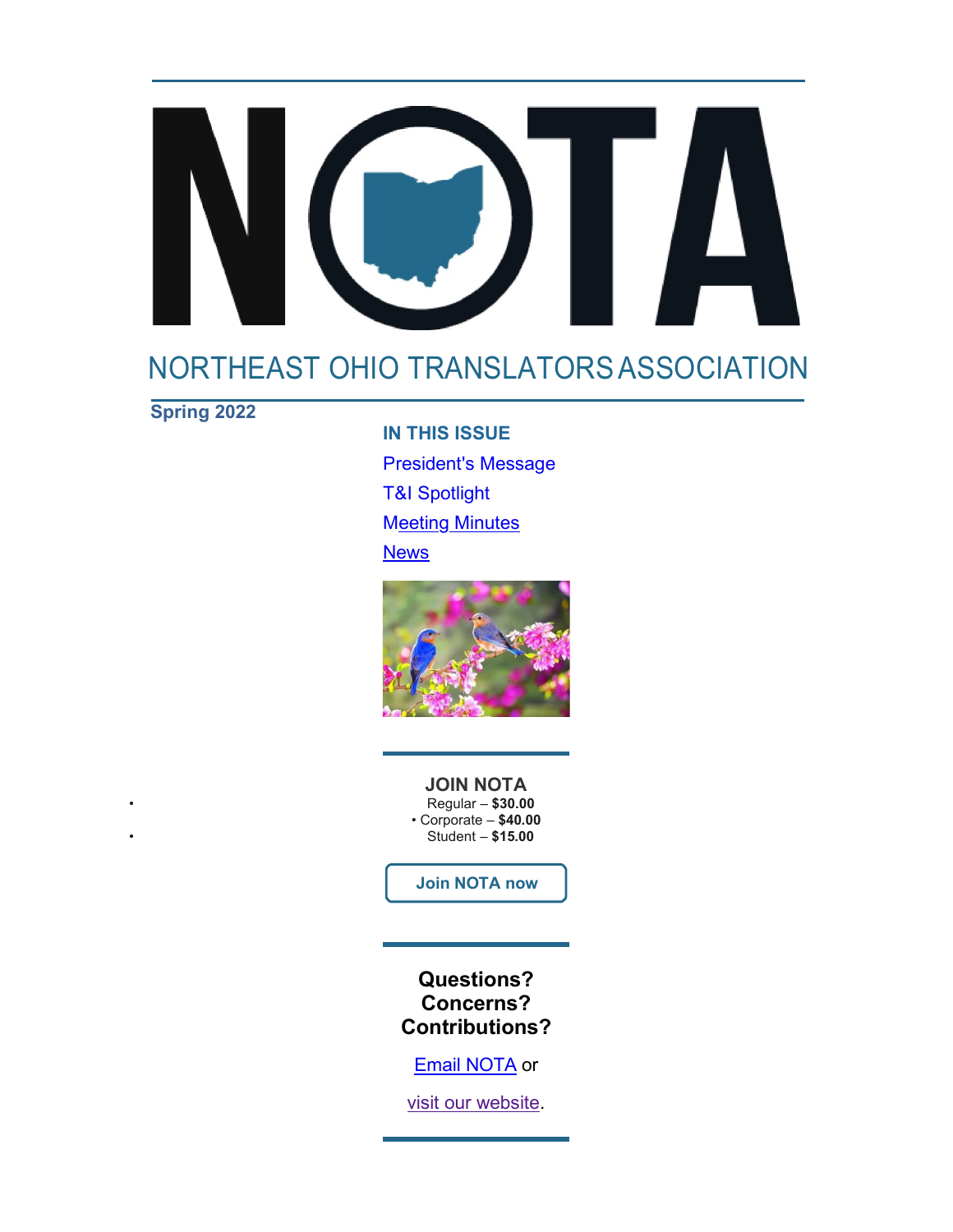Dear NOTA members,

With uncontested elections this year, the results of which you will find in this newsletter, I am happy to report that all three of the open positions have been successfully filled. I would like to thank Celeste Malone for organizing our elections again and all of you for casting your ballots. I would also like to welcome our Interim Event Chair [Loubna Bilali,](https://notatranslators.org/board-of-directors) who is committed to sharing her skills, competencies and valuable experience with you. Your Board looks forward to yet another productive year ahead.

At the initiative of our PR chair, Isabel Gálvez, this spring NOTA partnered with the Cleveland International Film Festival to sponsor [Vera Dreams of the Sea,](https://www.clevelandfilm.org/films/2022/vera-dreams-of-the-sea) a film about a sign language interpreter, which was shown on April 7-8 atPlayhouse Square. The event was a great success with the help of our dedicated volunteers: Julia Villaseñor, Kaoutar Sniba, Carine Alkhawly, and Hannah Sampson, who represented NOTA at both showings, mingled with the movie director and the crowd, distributed our promotional materials, and advocated for professional translators and interpreters (photos and more details in this newsletter). Thank you, ladies! Volunteers like you are the backbone of our organization.

On May 19, 2022, NOTA will host a very interesting and thought-provoking webinar on the intersection of artificial intelligence, forensic psychology, and criminal justice and the impact on the role of interpreters and translators, featuring Dr. Rita Pavone, one of our active and long-standing members. Dr. Pavone will explore the mandate and extent of each of the aforementioned fields and untangle how the role of translators and interpreters is perceived, sometimes erroneously, for and in each of them. [Registration](https://notatranslators.org/event-4791623) is still open, and we hope to see you there.

On June 4, 2022, NOTA will host an ATA certification exam sitting in Kent, OH, with all the state and university COVID protocols still in place. You can register for the exam [here.](https://www.atanet.org/event/certification-exam-in-person-8/) The ATA certification exam is rigorous and demanding; thus, you are strongly encouraged to take a [practice test,](https://www.atanet.org/certification/practice-test/) which is an optional part of the certification program, before taking the actual exam. Moreover, as of May 2, 2022, ATA members can now take the [certification exam on demand](https://www.atanet.org/member-news/newsbriefs-may-3-2022/#1205981) from the convenience of their home or office at the time of their choosing!

As always, I wish you much success in your professional endeavors and hope you enjoy an eventful remainder of spring and summer 2022. We look forward to virtually seeing you on May 19!

Olga Shostachuk *NOTA President*

*Olga Shostachuk is a Ph.D. Candidate in Translation Studies at Kent State University, Kent, OH, where she previously completed her M.A. in Translation degree. She also holds an M.A. in Education and Linguistics from Lviv National University in Ukraine and a paralegal degree from the Academy of Court Reporting in Cleveland, Ohio. Ms. Shostachuk served as the Vice Chapter Chair for Ohio IMIA and currently is a Ukrainian into English grader for the American Translators Association and New York University and a Ukrainian editor for SlavFile, the newsletter of Slavic Languages Division of the ATA.*

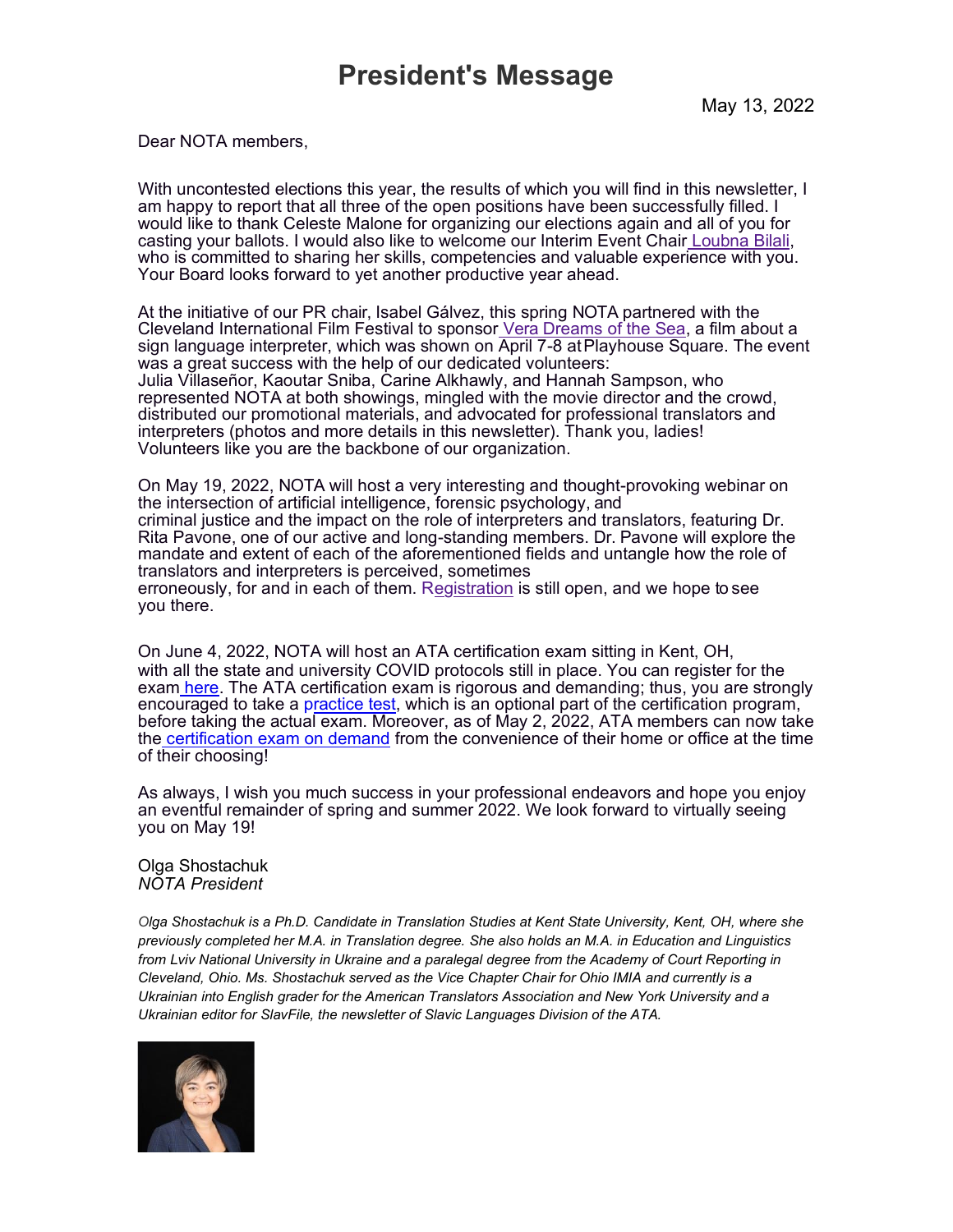# **Welcome, New Members!**

**[Carine Alkhawly,](https://notatranslators.org/Sys/PublicProfile/48954989/4823590) [Abel Attakora,](https://notatranslators.org/Sys/PublicProfile/63833214/4823590) [Chen Liao,](https://notatranslators.org/Sys/PublicProfile/64092645/4823590) [Akiko Fujikawa,](https://notatranslators.org/Sys/PublicProfile/50125284/4823590) [Maria Mancillas](https://notatranslators.org/Sys/PublicProfile/50185046/4823590) and [Kara Walsh](https://notatranslators.org/Sys/PublicProfile/64068397/4823590)**



# **T&I Spotlight**

# **[Dr. Geoffrey S. Koby](https://notatranslators.org/Sys/PublicProfile/50185109/4823590)**

"**In-depth knowledge of a language and culture at a high level of proficiency is the starting point, necessary but not sufficient.**"

Read Dr. Koby's interview [here.](https://notatranslators.org/resources/Documents/NOTABeneFiles/Newsletter%20Spring%202022/Dr.%20Koby%27s%20Feature.pdf)

# **Executive Committee News**

The Executive Committee met remotely on Tuesday, April 12 at 7:00 PM. You can find the meeting minutes [here.](https://notatranslators.org/resources/NOTA%20SPRING%20MEETING%20MINUTES.pdf)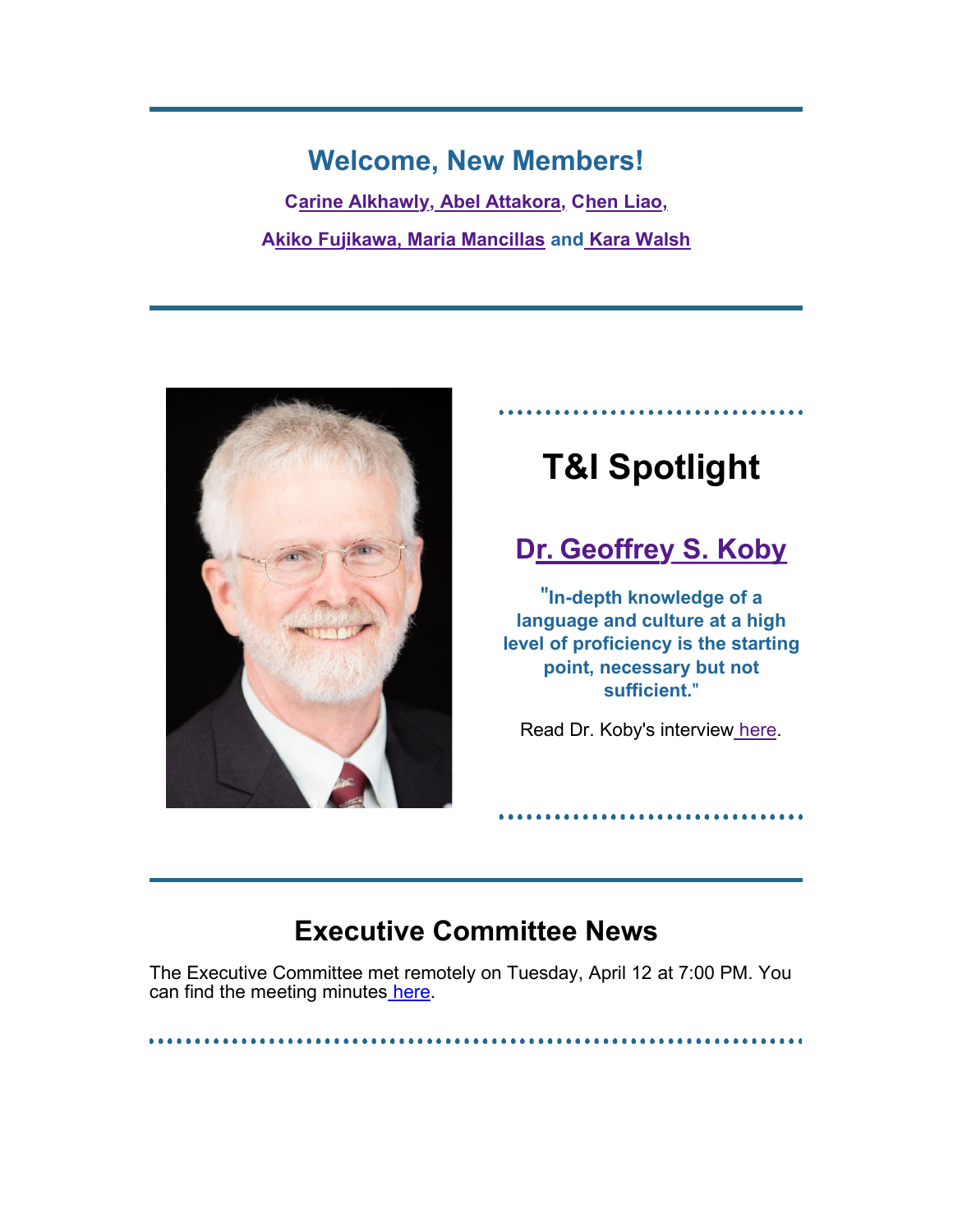# **NOTA SUPPORTS 2022 CLEVELAND INTERNATIONAL FILM FESTIVAL AS A COMMUNITY PARTNER**

This past April, NOTA had the privilege of sponsoring "Vera Dreams of the Sea" at the Cleveland International Film Festival (CIFF46). The film, directed by Ms. Kaltrina Krasniqi*,* makes a powerful statement about gender roles and gender inequalities but also underscores the power of language.

Two board members, Julia Villaseñor and Hannah Sampson, plus two volunteer members, Kaoutar Sniba, and Carine Alkhawly, represented NOTA for screenings of the film on April 7 and April 8, after which we had the privilege of meeting the director. Hannah also addressed the audience after the film on Friday, and Kaoutar and Carine distributed promotional materials on our behalf outside the theater.

Our organization was mentioned as the sponsoring partner at the beginning of each screening and our NOTA logo was advertised on the CIFF46 website along with our sponsored film information. All in all, it was a wonderful opportunity to promote our organization as well as translators and interpreters everywhere, and we are extremely grateful for the efforts of fellow board member Isabel Gálvez-Benites in organizing this event.





**Pic 1: NOTA volunteer Kaoutar Sniba with film director Kaltrina Krasniqi. Pic 2: NOTA volunteer team Carine Alkhawly, Kaoutar Sniba, and Hannah Sampson, with director Krasniqi after the screening of our sponsored film "Vera Dreams of the Sea."**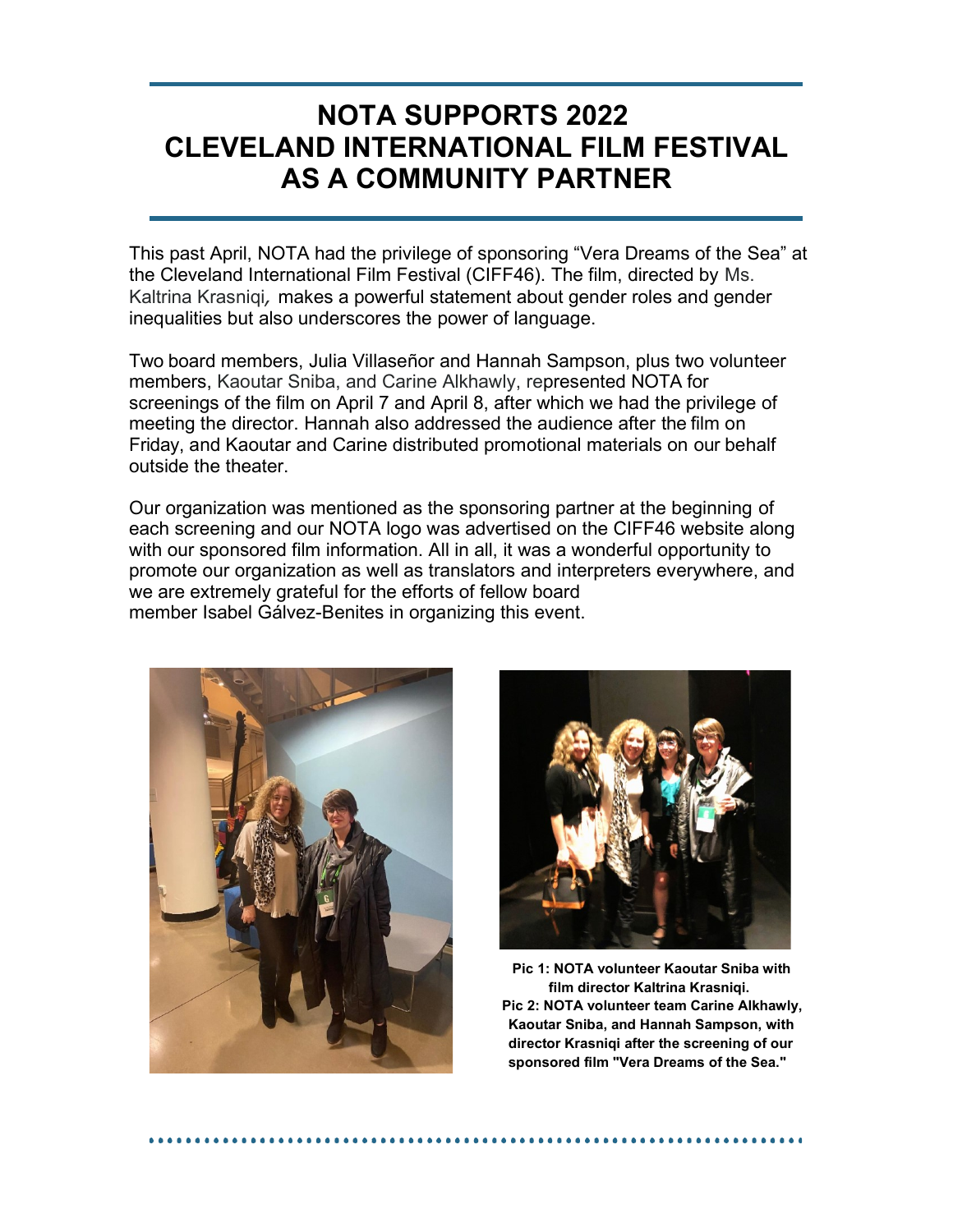# **NOTA proudly celebrates National Arab American and Asian American/Pacific Islander Heritage Months**





### **Celebrating Arab American Heritage Month**

NOTA is proud to have celebrated National Arab American Heritage month in April. In April 2021, President Joe Biden wrote a [letter](https://www.arabamerica.com/breaking-president-joe-biden-recognizes-national-arab-american-heritage-month/) to Arab America and the Arab America Foundation in recognition of National Arab American Heritage Month. Biden stated, "Diversity is one of our greatest strengths, and it is essential that we continue celebrating, promoting, and educating others about the myriad ways that the Arab people have advanced human civilization and contributed to the well-being of our Nation."

To learn more about Cleveland's Arab American community, read this [article.](https://www.thisiscleveland.com/blog/march-2022/arab-american-heritage-month)

Each April, PBS shares documentaries and films by Arab Americans. Watch those [here.](https://www.pbs.org/articles/celebrate-arab-american-heritage-month)

For more information on the history behind this month, check out this [article.](https://www.history.com/topics/21st-century/arab-american-heritage-month#%3A~%3Atext%3DNational%20Arab%20American%20Heritage%20Month%20was%20recognized%20in%20April%202021%2Cmonth%2C%20according%20to%20Arab%20America)

### **May is Asian American and Pacific Islander Heritage Month**

NOTA is honored to join this celebration to recognize the many contributions of Asian American, Pacific Islander, and Native Hawaiian communities in our [nation, as well as the challenges that they have faced. Each year, the](https://fapac.org/AAPI-Resources) Federal [Asian Pacific American Council](https://fapac.org/AAPI-Resources) [creates a theme for the month. The theme for](https://fapac.org/AAPI-Resources) this year is "Advancing Leaders Through Collaboration ." Click [here](https://fapac.org/pressreleases/12235330) to read the press release.

For interesting census facts about the Asian American population, please visit the following [link.](https://www.census.gov/newsroom/facts-for-features/2021/asian-american-pacific-islander.html)

**Mark your calendars!** The Cleveland Asian Festival is back this year! Enjoy one of Cleveland's renowned cultural festivals on May 21 and 22, which will feature performances and cuisine from a variety of Asian cultures. Visit this [link](https://clevelandasianfestival.org/2022/) for more information.

To dip your toes into the works of Asian-American authors from Ohio, check out this 2021 list of authors from the [Ohio Center for the Book.](https://ohiocenterforthebook.org/2021/05/07/celebrate-asian-pacific-american-heritage-month-in-ohio/)

For more information on this month-long celebration, visit the following [link.](https://asianpacificheritage.gov/)